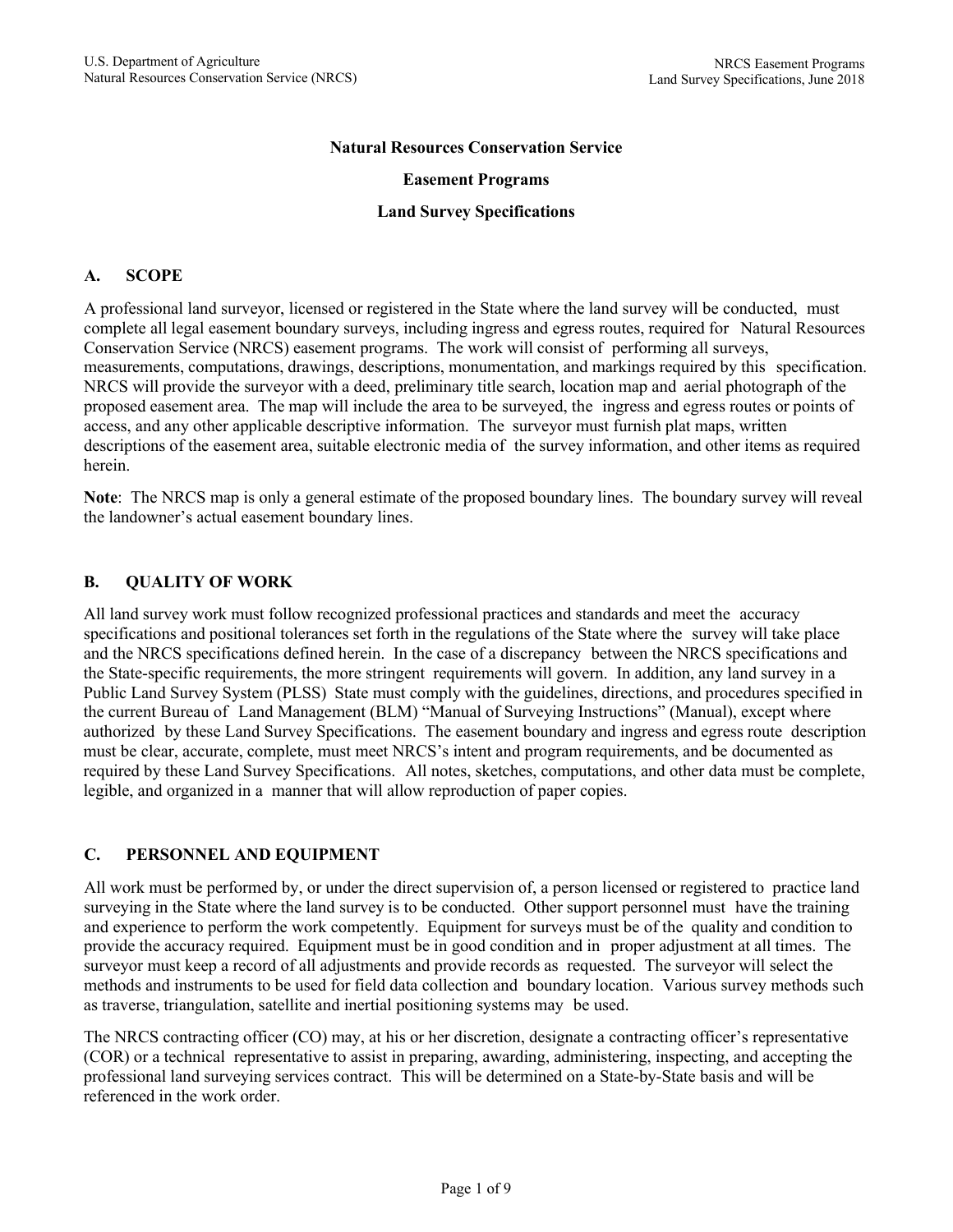# **D. NOTIFICATION OF INTENT TO SURVEY**

Prior to the start of survey field work, the surveyor must conduct an onsite presurvey field visit with the landowner or landowner's designated representative, NRCS contracting officer's representative (COR or technical representative) and NRCS designated conservationist. During this onsite presurvey visit, the proposed easement boundaries and the ingress and egress route or points of access will be reviewed. Known encroachments and conflicting ownership areas should be avoided and excluded from the easement area.

Before fieldwork for surveying begins, the surveyor must notify the NRCS representative or designated conservationist and the landowner of the date and time the boundary survey will be conducted. Notification must be provided a minimum of 3 business days prior to beginning work. If the work is not started on the planned date, the surveyor must notify the designated conservationist, COR, and landowner of the revised date and time that work will begin.

## **E. SURVEY AREA**

The area to be surveyed should be marked by wooden stakes or flags during the onsite presurvey meeting by the designated conservationist, landowner or landowner's representative. Only boundary angle points should be staked or flagged sufficient for field verification by the surveyor, COR, and landowner.

In cases where NRCS has agreed with the landowner's request to exclude areas from within the easement perimeter, they must be surveyed as described herein, including the requirement for access routes to each excluded area of a sufficient width for vehicular travel. All private and public roads and associated roadway easement areas must be excluded from the easement boundary area, unless otherwise specified by NRCS. The net easement area must be reported by the surveyor and computed by subtracting the excluded areas and excluded road rights-of-way from the exterior perimeter boundary area. The net easement area must be computed to the nearest hundredth of an acre.

The boundary survey must be a complete perimeter traverse of the easement area tied to at least two monumented corners of the PLSS or two monumented corners of a recorded deed.

The surveyor must inspect documents provided by NRCS and recorded documents in the county land registrar's office for the purpose of retrieving deeds of record and recorded plat maps for the subject and adjoining properties. Existing recorded easements, right-of-ways, onsite located unrecorded easements, utilities or infrastructure, and exceptions listed in the preliminary title commitment must be plotted and shown on the final plat of survey.

The surveyor must show latitude and longitude along with the State plane coordinates based on the North American Datum of 1983 (NAD 83) for the following:

- **1.** The point of beginning for the easement area
- **2.** The point of beginning for the ingress and egress to the easement area, if applicable
- **3.** At least four other corners of the easement area

All coordinate values shown must be georeferenced to the National Spatial Reference System (NSRS) in compliance with BLM "Incorporating Standards for the Positional Accuracy of Cadastral Surveys When Using Global Navigation Satellite Systems," and documented in such a manner that future surveyors can confidently replicate the position.

The easement area must not encroach on areas possessed by or subject to claims by others and must exclude any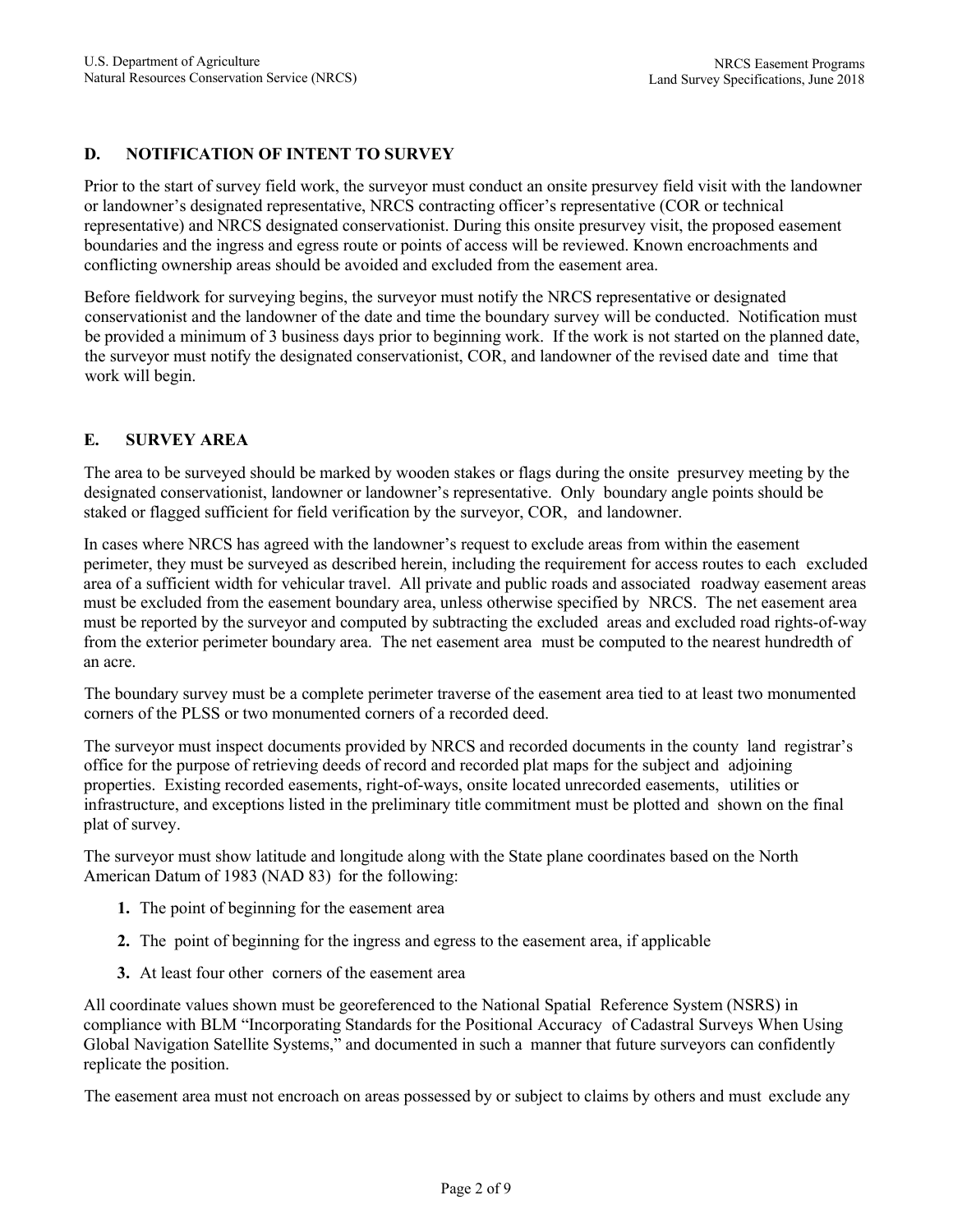encroachments from adjoining properties. If the title line of the area to be surveyed differs from the area currently possessed or is subject to a claim by others, the differences must be shown on the plat of survey, noted in the surveyors report, and the easement area adjusted as follows:

- If the title lines fall short of the apparent lines of current possession, the easement boundary must not cross the title line.
- If the title lines cross apparent lines of current possession, the easement boundary must not cross the apparent lines as possessed.
- If title line and the adjoining property title line create an overlap or gap, the easement boundary must exclude the overlap or gap area.

Any conflicts or encroachments discovered by the surveyor in the course of the work must be reported to the NRCS COR in writing within 5 business days. The surveyor is not required to resolve title or possession conflicts, but is required to report facts and any professional opinions that may be relative to the conflict. The contractor must cease work in the area of conflict as directed by the NRCS COR.

Any significant (more than 10 percent) variation from the preliminary easement area estimated acres should be reported immediately to the COR and NRCS State easement program coordinator. The surveyor must not modify the easement area surveyed at the direction of the landowner or any other NRCS personnel except the designated NRCS CO or COR.

# **F. BOUNDARY LINES AND MARKING**

The boundary line must be marked with visible monuments, witness posts with signs, painted tree blazing, and signs as appropriate. The markings must be visible from one marking to the next. **All signs, markers, blazing, and painting must face away from the easement area.**

Monuments and witness posts with signs must be installed by the surveyor prior to delivery of the final plat of the survey and legal description, unless otherwise specified by the NRCS CO. Monuments and witness posts with signs must be installed at each corner, angle point, road crossing, intersection of property lines, and approximately every 500 feet along the easement area boundary in open areas. In wooded areas, the surveyor must either blaze all 6-inch-minimum diameter (DBH) and larger trees that lie completely or partially within 3 feet inside of the easement boundary line and set monuments and witness post with signs approximately every 500 feet or install additional monuments and witness posts with signs approximately every 200 feet.

Trees that are blazed must be blazed with two parallel horizontal marks facing away from the easement boundary, and trees intersecting the easement boundary line must be blazed with one vertical mark at both points where the easement boundary line penetrates the tree. The blazed marks must be painted with white tree marking paint.

Property lines lying within wooded areas less than 100 feet wide (e.g., fence rows) with open agricultural or undeveloped land on either side is not subject to wooded area standards. Monuments and witness posts must not be placed in the flow line of drainage ditches.

All monuments must be thoroughly described and specifically identified as set or found, whenever shown on maps or referred to in documents prepared by the surveyor. Descriptions of monuments must be sufficiently detailed to readily facilitate future recovery by other surveyors and to enable positive identification.

All monuments must be a minimum of 5/8-inch diameter solid steel and a minimum of 24 inches long. Monument caps (approved by NRCS) must be placed on each monument. In open areas, the monument must be driven just below the ground surface. In wooded areas, monuments must not be driven below the ground surface. If there is a reason that such a monument cannot be established, the reason for a deviation from the NRCS specifications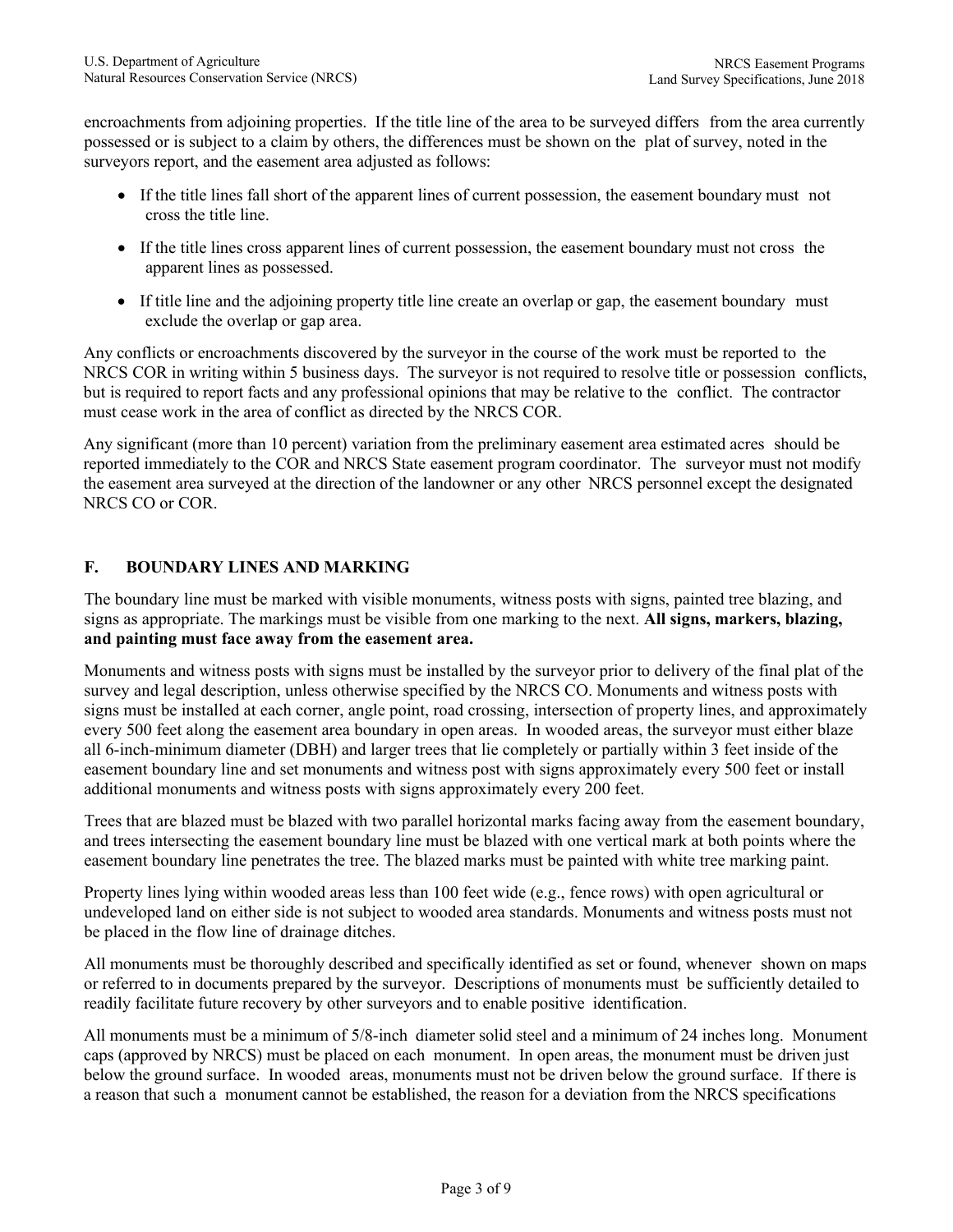must be noted on the face of the plat of survey.

**The surveyor must provide witness posts, sign bolts, and nuts.** NRCS will provide the signs, and the surveyor is required to pick them up at a location designated by NRCS. The surveyor must attach an NRCS boundary sign to the top of each witness post using a galvanized nut and bolt. Sign bolts must have a minimum length so as to protrude at least 1 inch past the firmly tightened nut and must be bent after attachment to the signs and posts to prevent the nuts from separating from the bolts. Witness posts must be steel "U" channel posts at least 78 inches in length and have a minimum weight of 2 lbs. per foot. Posts must be of a natural color, preferably green. Securing the signs using a wire attachment is not acceptable.

If the proposed easement boundary is along a river, creek, bayou, lake, drainage ditch, or other water body, the easement boundary to be surveyed will be determined on a case-by-case basis after onsite clarification with the NRCS COR or technical representative and landowner and in compliance with appropriate State law on water boundaries. In States where acquisition of riparian rights is necessary to obtain water rights, the easement boundary should follow the riparian boundary.

An offset witness corner is required on each boundary line intersecting a river, creek, bayou, lake, drainage ditch, or other water body boundary and for angle points that lie within the water boundary. The witness corner must be monumented to provide a visual marker on the ground for use in maintaining the boundary integrity. Witness corner locations must be as close to the actual corner as practicable considering factors such as visibility, potential stream bank changes, encroachment, and recreational use in the area. Witness corner locations with bearings and distances to the actual corners must be clearly documented on the survey plat of the easement area and cited in the conservation easement boundary description.

## **G. INGRESS AND EGRESS ROUTE**

The land description must include a delineated route of ingress and egress to and from the easement area. The ingress and egress route to the easement area must be described in the survey, shown on the survey plat, and recorded with the easement deed. The surveyor must tie the ingress and egress route to the easement boundary and to a designated public road. Monuments must be set at the points where the ingress and egress route intersects the easement boundary. The survey description of the route of ingress and egress to the subject property must be shown as exhibit B to the survey and shown on the survey plat. If the easement area is adjacent to a right-of-way maintained for the public and there is no field-surveyed-and-described metes and bounds ingress and egress route to the easement area, the point of access from a public right-of-way to the easement area must be shown on the survey plat and the survey description for the route of ingress and egress from a public right-of-way must be provided as exhibit B to the survey as shown below.

The following is an example of the survey description in exhibit B if the ingress and egress to the easement area is a point of access from an adjacent public right-of-way:

### EXHIBIT B

### Route of Ingress and Egress

The easement area described in EXHIBIT A is accessed by [name of road] in [County name] County, [State].

The aforementioned road is a maintained public road, and provides ingress and egress to the easement area as it is described in EXHIBIT A of this Warranty Easement Deed.

### **H. SURVEY DATA**

All survey data obtained by the surveyor must be recorded and maintained in accordance with State standards of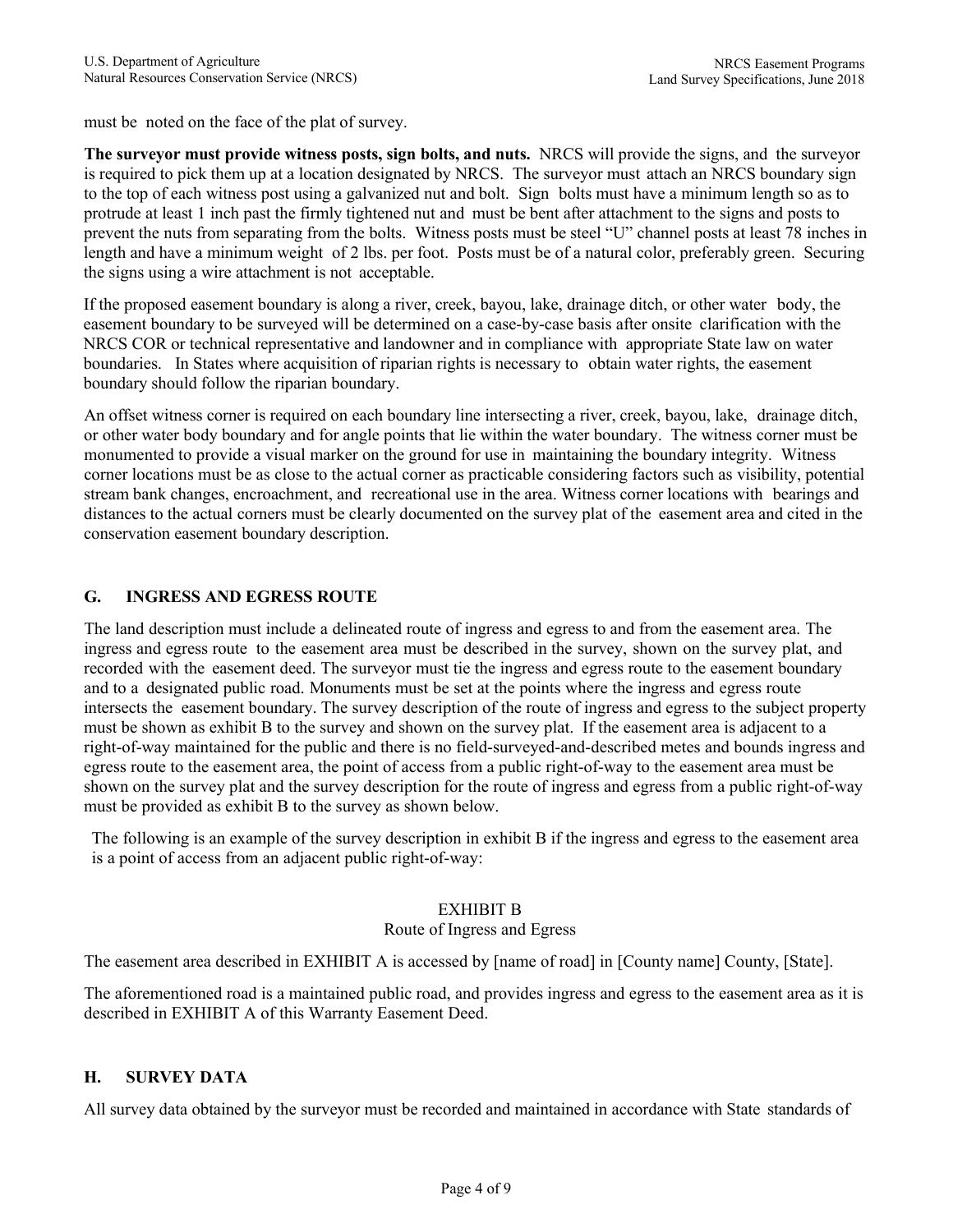practice.

## **I. INSPECTION OF WORK**

The NRCS CO, COR, technical representative, or designated conservationist may make periodic inspections of any phase of the work as it progresses. The surveyor must, without charge, make available for inspection originals or copies of such items as field notes, working plats and drawings, material obtained through research, computation sheets, computer printouts, correspondence to and from adjoining landowners, and any other item deemed necessary to ensure contract compliance and to verify accomplishments.

## **J. PRELIMINARY SURVEY REVIEW and FINAL SURVEY SUBMITTALS**

**Preliminary Survey Submittal:** Prior to submittal of final, hardcopy documents, the surveyor must notify the NRCS CO, COR, or technical representative that the field work has been completed and must submit unsigned electronic files of the draft survey, easement legal descriptions, ingress and egress route descriptions (.pdf); the computer-generated tabulation of bearings; and the draft surveyor's report. These documents must be of sufficient detail for the field review by the landowner and NRCS to verify that the monuments and witness posts were installed as required and to verify that the area surveyed represents the easement area to be conveyed. These files must be sent to the NRCS CO, COR, or NRCS technical representative as determined by the work order.

The NRCS CO, COR, or technical representative will review the preliminary survey documents based on the NRCS land survey specifications requirements and notify the surveyor of any initial revisions or modifications required. Upon receipt of acceptable preliminary survey submittals, the NRCS CO, COR, technical representative, or designated conservationist will meet with the landowner in the field to verify that the area surveyed represents the easement area to be conveyed. NRCS and the landowner must document the onsite review and NRCS will notify the surveyor of any further revisions or modifications required.

In the case of a discrepancy in the lines as surveyed and marked, and the area the landowner and NRCS intend to be conveyed, the surveyor may be required to meet with NRCS and the landowner to reconcile the discrepancy. After the preliminary survey materials are determined acceptable and the onsite field review by NRCS and the landowner has been completed and documented in the "Easement Boundary Survey Field Review Memorandum to the File," the NRCS CO, COR, or technical reviewer will instruct the surveyor to provide final submittals.

**Final Survey Submittal:** The survey plat must, at minimum, include the following items:

- **1.** The surveyor's seal affixed to the survey plat, signed and dated by the surveyor.
- **2.** Latitude and longitude and State plane coordinates (NAD 83) for the point of beginning and other specified points.
- **3.** Location map inset showing easement area, major roads and nearest municipality.
- **4.** The record description of the property or the reference to the source of the recorded description of the property on which the easement is located.
- **5.** The survey description of the easement area as exhibit A to the survey.
- **6.** The survey description of the route of ingress and egress to the subject property is required as exhibit B to the survey and shown on the survey plat. If the easement is adjacent to a right-of-way maintained for the public and there is no field-surveyed-and-described metes and bounds ingress and egress easement route, the point of access from a public right-of-way to the easement area must be shown on the survey plat and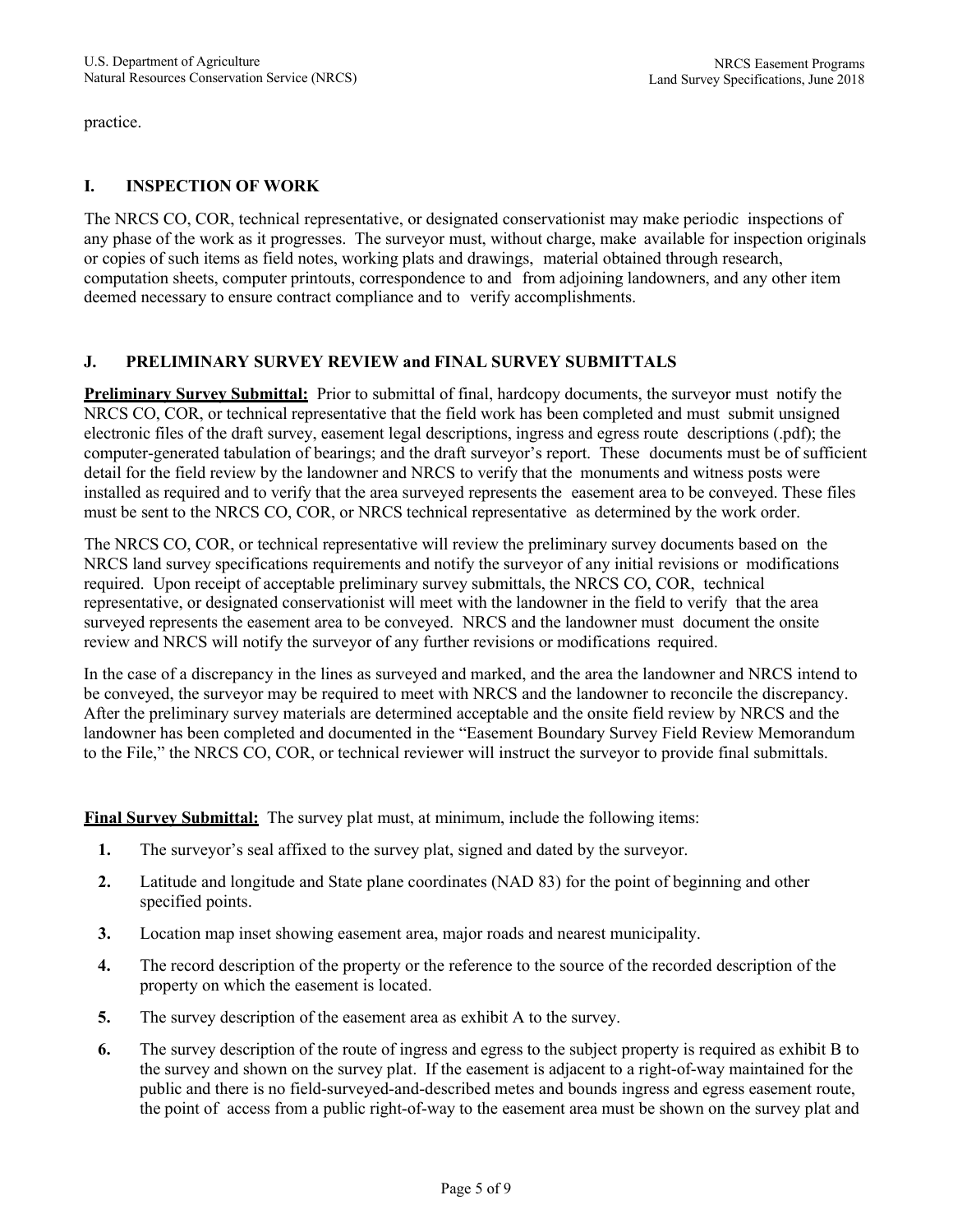must be described in an exhibit B for route of ingress and egress from a public right-of-way.

- **7.** North arrow. Convergence angle between grid north and the true meridian as defined by the axis of the earth's rotation shall be shown.
- **8.** Graphic scale.
- **9.** The point of beginning of the easement boundary and the point of beginning of the ingress and egress easement route, if applicable, must be clearly identified and noted as such. If the point of commencement differs from the point of beginning, it must be clearly identified and noted.
- **10.** The surveyor must identify all lines on the plat of survey by line type or note. The surveyor must indicate and cite the source of all lines copied from previous surveys, copied from tax maps, or plotted from deeds.
- **11.** Label adjoining properties listing landowner, recording information and property assessor identification information.
- **12.** Show and label State, county and municipal boundaries that impact the easement area or ingress and egress routes.
- **13.** The direction of courses, shown in bearings to whole seconds of arc, and the distances to hundredths of feet for all courses, course tables may be used on the survey plat. All data must be referenced to the appropriate State plane coordinate system, referenced to the NSRS U.S. Survey Foot, and basis of bearing to grid north of the appropriate State plane coordinate system.
- **14.** The central angles, length of curves, radii, and the length and bearing of the long chords from the point of curvatures to the point of tangencies for each curve along the boundary line.

**Note:** In addition, curves should be noted on the survey plat as either simple curves, compound curves, or spiral curves (also note if they are railroad or highway curves) curve tables may be used on the survey plat.

- **15.** Scale factor and geoid used for State plane coordinate values with note stating what portion of the survey was performed using GPS equipment, the precision of work in relative positional accuracy, and how GPS data was determined:
	- Type of GPS equipment used. Model number, manufacturer, and type of frequency.
	- Type of GPS survey preformed (static, RTK, adjusted RTK, etc.).
- **16.** Monuments identified as set or found, along with a description of the monument.
- **17.** Area of the surveyed easement.
- **18.** Observed evidence of possession or occupation and use by others on the subject parcel or across any boundary lines of the subject property. Major topographical features shown such as highways, roads, field roads, railroads, trails, streams, creeks, and rivers that cross the property line.
- **19.** Recorded encumbrances, rights of way or other easements as listed in the preliminary title coor found when researching deeds for the subject or adjoining properties.
- **20.** Observed and field-located evidence of any easements, utilities, or infrastructure not addressed in 18 and 19 above.
- **21.** Sufficient data, diagrams, maps, and survey ties to corners to indicate that the location of the boundaries and corners of the property were correctly surveyed and located, including diagrams to show that the PLSS section or sections were properly surveyed and subdivided to locate PLSS aliquot parts and PLSS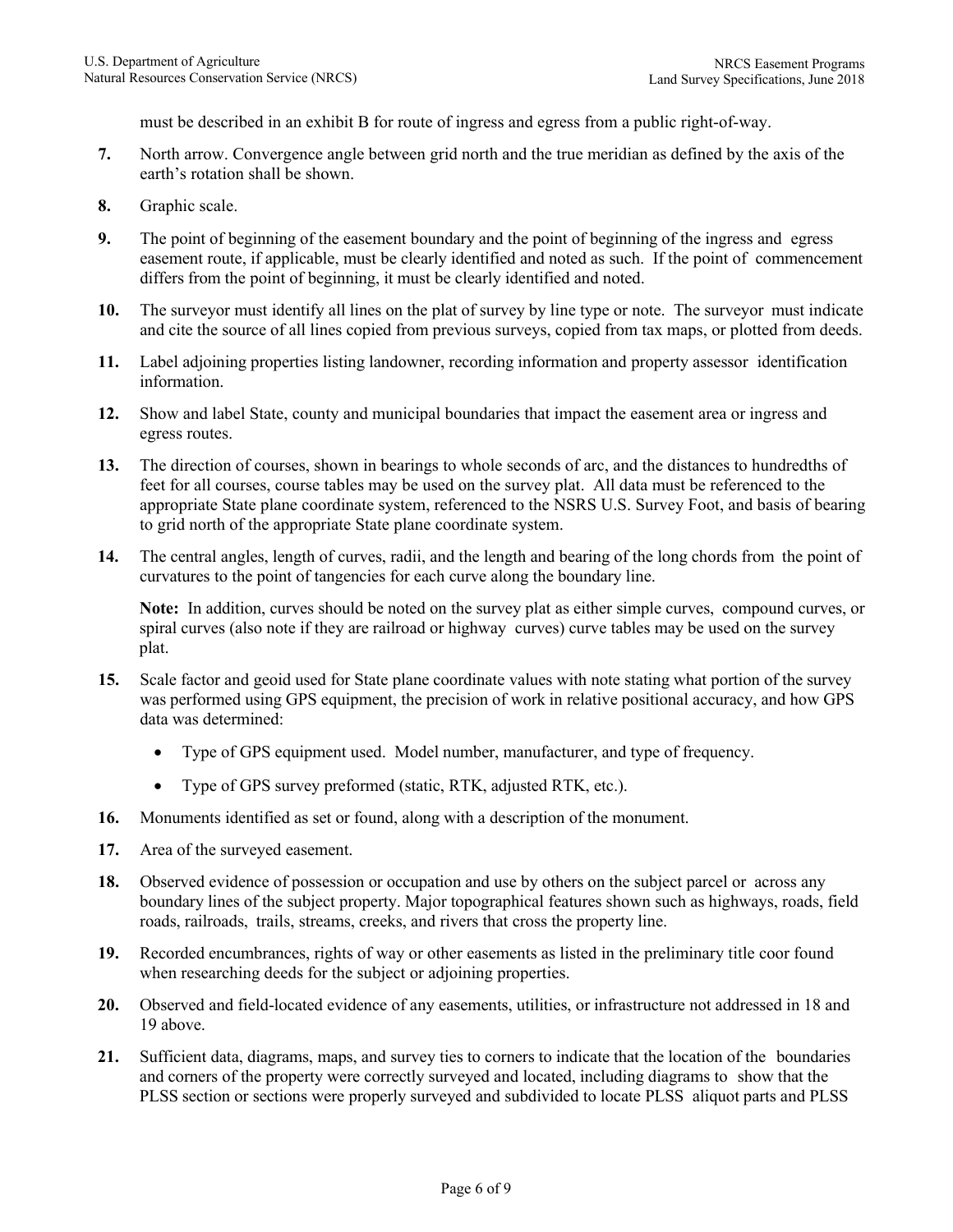lots.

- **22.** Name, registration number, address, and phone number of the professional land surveyor in responsible charge of the survey.
- **23.** Client name.
- **24.** Date survey was completed.
- **25.** Title block in lower right hand corner of plat to include NRCS easement agreement name and number with number in the following format: **XX-XXXX-XX-XXXXX**. The total acres in the easement must also be shown in this title block.
- **26.** Certification. The following statement must be included on each survey plat: "THIS IS TO CERTIFY THAT THIS SURVEY, DONE BY THE UNDERSIGNED, WAS DONE ON THE GROUND IN ACCORDANCE WITH THE MOST RECENT MINIMUM STANDARDS FOR PROPERTY BOUNDARY SURVEYS AS SET FORTH BY THE **[insert name of State agency responsible for licensing surveyors]**. THE ACCURACY AND POSITION TOLERANCE ARE ALSO IN ACCORDANCE WITH RURAL SURVEYS AND HAS BEEN MADE IN STRICT CONFORMITY WITH THE NATURAL RESOURCES CONSERVATION SERVICE EASEMENT PROGRAMS LAND SURVEY SPECIFICATIONS."

The plat and description must be titled "Plat or Description of NRCS Conservation Easement, NRCS Agreement Number: on lands of (landowner name) prepared for USDA-Natural Resources Conservation Service."

## **K. DELIVERABLES**

The surveyor must provide the following to the NRCS CO, COR, or technical representative by the date stated in the task order:

- **1.** Five original completed survey plat (24 inches by 36 inches) with required seal and signature. The surveyor must ascertain any special or particular requirements of the registrar of deeds in the county where the survey area is located as to the size of plat map required for recording and furnish plat maps of proper size for recording. Where multiple sheets are produced, also produce an index sheet showing entire survey area. Lettering must be large enough that it will remain legible after plat is reduced to the size required for recording.
- **2.** Five reduced signed (11- by 17-inch) of the survey plat.
- **3.** Five printed copies of the legal land descriptions of the easement area and ingress and egress routes depicted on the surveyor's survey plat. The following must be included in the legal description (as exhibit A and B to the survey plat) of the property:
	- A clear statement of the relationship between the described property and the survey control or the basis of the unique location
	- The basis of bearings
	- Metes and bounds descriptions that include bearings or azimuths and distances related to the horizontal measurement at the mean ground elevation for the line above sea level to allow for computation and mathematical closure and acreage
	- Citations to the recording information or other identifying documentation for any maps, plats, or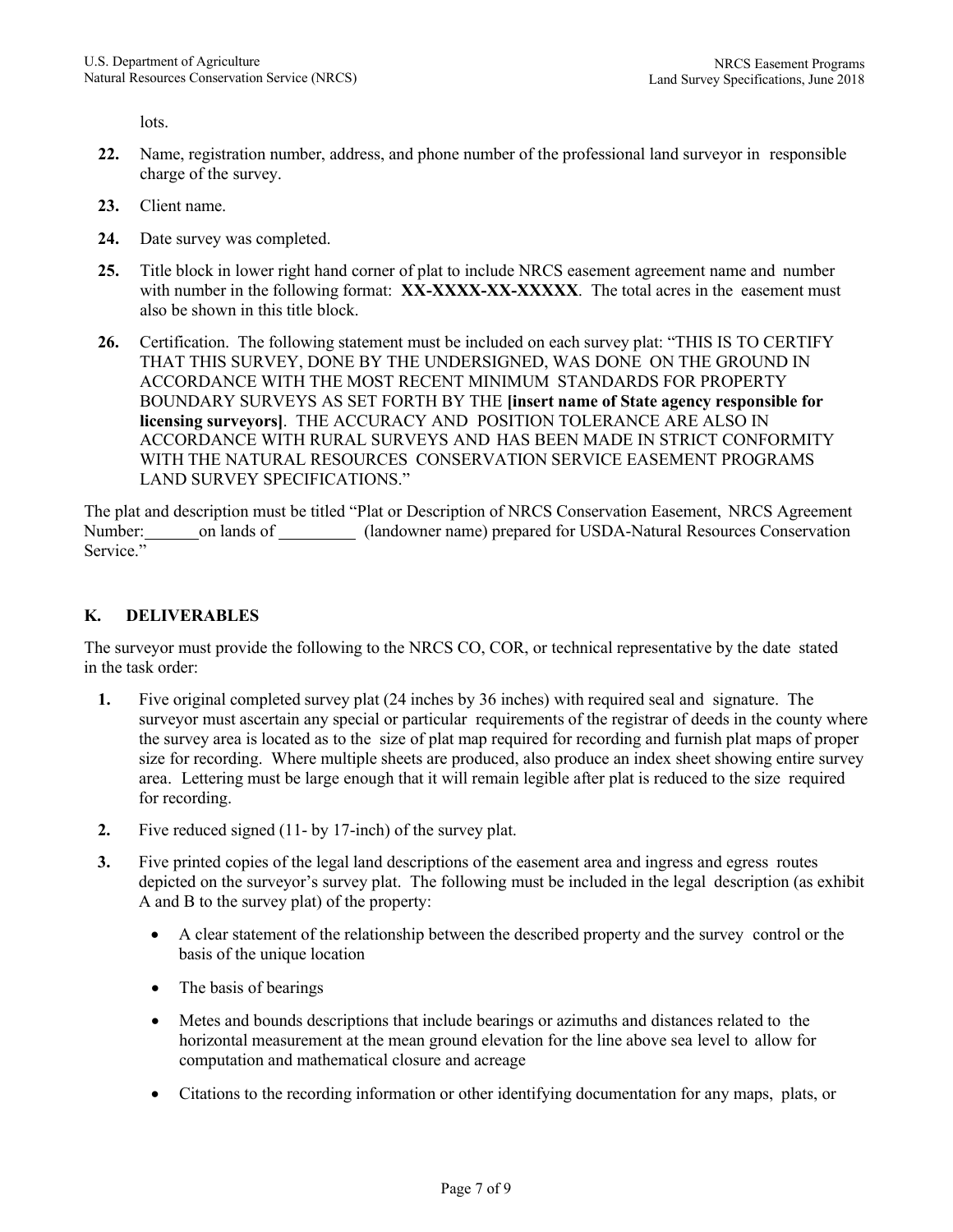other documents referenced

- Detailed description of any natural or artificial monuments referenced
- Total acreage in easement area
- NRCS easement name and agreement number in the title
- **4.** Five copies of a computer-generated tabulation of bearings, distances, and coordinates around the easement area, with a closure statement indicating the cited bearings and distances meeting acceptable State standards for survey closure accuracies and the area of the easement.

**Note:** The survey plat, legal description, and tabulation demonstrating acceptable survey closure must all consistently traverse the perimeter of the easement area and ingress and egress routes in the same direction and with the same starting and ending points.

**5.** In PLSS States, legible copies of the most recent and current GLO/BLM original survey plat and original field notes, or the GLO/BLM resurvey plat and field notes for the surveyed sections in which the easement area is located.

**Note:** Copies of the survey plats and notes need only include the full sections in which the easement area is located; in the metes and bounds States, copies of the original source documents creating the subject parcel in which the easement area is located are acceptable.

- **6.** The surveyor must provide a surveyor's report containing a narrative description of method used to locate points and theory of location applied in formulating the opinions as to the probable location of the boundaries and corners of the property.
- **7.** Compact disk containing an electronic copy of the following (all files must reference NRCS agreement number):
	- AutoCAD, version 2009 file of the survey. The .dwg file must be georeferenced to the appropriate State Plane Coordinate System, referenced to the NSRS U.S. Survey Foot, and basis of bearing to grid north of the appropriate State plane coordinate system. The perimeter of the easement area and the ingress and egress routes should be attributed as a separate and extractable polyline layer or polygon feature component of the drawing for conversion to a Geographic Information System (GIS) documentation identifying which coordinate system is used (for example, MO Coordinate System of 1983, West Zone, NAD 83 horizontal datum, survey units – U.S. Survey Foot).
	- Separate polygon shape files of the easement area and ingress and egress route with all points projected into the appropriate State plane coordinate system in a (.shp, .dbf or .shx) format.
	- Each polygon should contain the following attributes:
		- NRCS agreement number: **XX-XXXX-XX-XXXXX**
		- Easement acres (value to the hundredth of an acre)
		- The method of data capture
	- Each polygon should have the following metadata:
		- Date generated
		- Software and version used to generate file
		- Brief description of process used to generate files